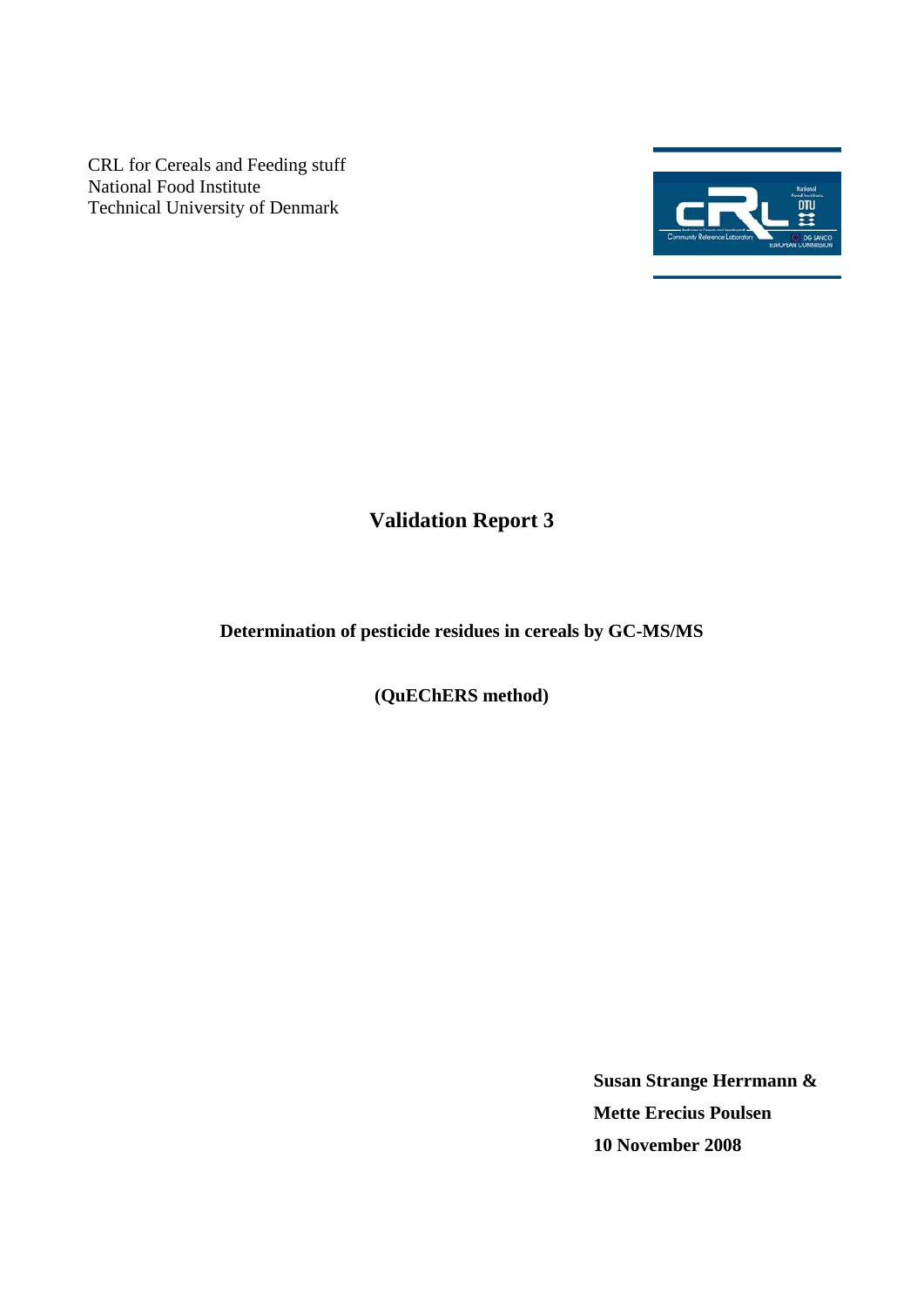### <span id="page-1-0"></span>**CONTENT:**

# **1. Introduction**

This report describes the validation of the QuEChERS method combined with GC-MS/MS. The method was validated for 24 pesticides, isomers and degradation products in wheat. The method has previously been validated for about 62 pesticides.

The QuEChERS method has an extraction and clean-up step, which has been developed to be Quick, Easy, Cheap, Efficient, Rugged and Safe. The method is most commonly used on fruit and vegetables<sup>1</sup>.

The method validated here is based on the procedure for dry matrixes  $\left( \langle 30\% \rangle \right)$  water content) according to the document CEN/TC 275/WG 4 N 0204 (CEN document)(available as a draft). Even though cereals have a fat content of about  $2\%^2$  no attempt has been made to remove the fat from the extract, e.g. freezing out as proposed in the CEN document, since no problems caused by fat has been observed.

# **2. Principle of analysis**

### **Sample preparation:**

Cold water/ice water, acetonitril and an internal standard are added to the milled sample.

### **Extraction:**

The sample is shaken and a salt and buffer mixture is added and the sample is shaken again.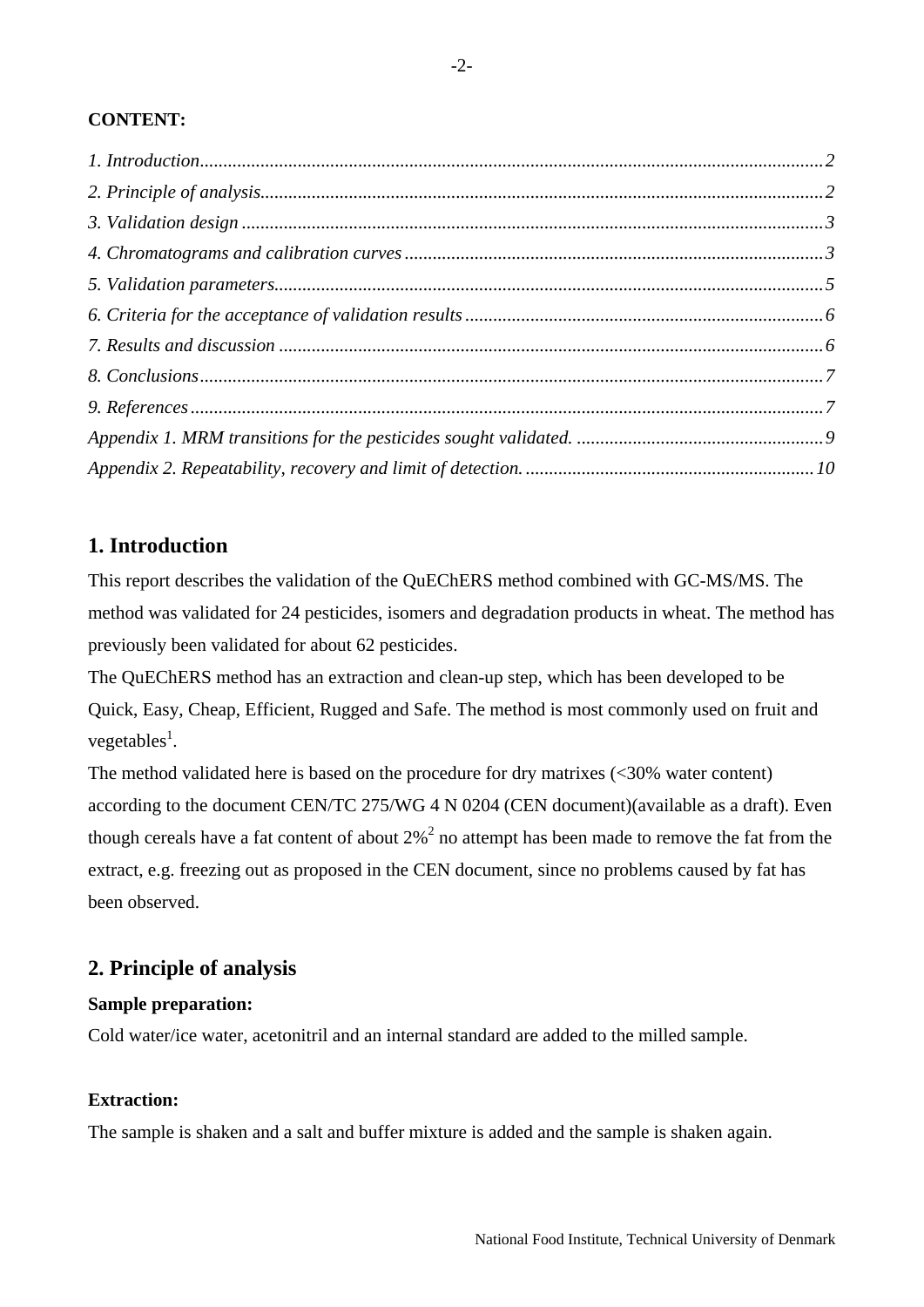<span id="page-2-0"></span>Clean-up:

After centrifugation the supernatant is transferred to a tube with PSA and MgSO4. After shaking and an additional centrifugation step the final extract is obtained.

#### **Quantification and qualification**:

Internal standard is added and the final extract is analysed GC/MS/MS (electron energy 70 eV, source temp. 180°C, transfer line GC interface 250°C). The injection volume is 8 µl.

#### **Selectivity and specificity:**

GC-MS/MS is a highly selective method, and thereby highly specific. Two MRM transitions were used (two parent and two daughter ion) one for quantification and another transition for qualification. Parent and daughter ions are presented in appendix 1.

# **3. Validation design**

The method was validated for 22 pesticides, isomers or degradation products (appendix 1) in wheat.

The validation was performed on 5-6 replicates at each of the three concentration levels. The concentration levels were 0.011, 0.02 and 0.104 mg/kg. A blank sample was included.

# **4. Chromatograms and calibration curves**

Examples of chromatograms obtained when analysing the extracts by GC-MS/MS are presented in figure 1.

The calibration curve is determined by the analysis of each of the 22 analytes at 5 calibration levels, i.e. 0.00289, 0.0087, 0.0289, 0.0868 and 0.289 µg/ml. The calibration curves were best fitted to a linear curve. The majority of the correlation coefficients (R) were higher or equal to 0.98. Examples of calibration curves are presented in Figure 2.

Five-point matrix-matched calibration curves were used for quantification. The concentration range was between 0.00289 and 0.289  $\mu$ g/ml. Triphenyl phosphate was used as internal standard and hexachlorbenzen (HCB) was used as quality control standard. Examples of calibration curves are given in Figure 2.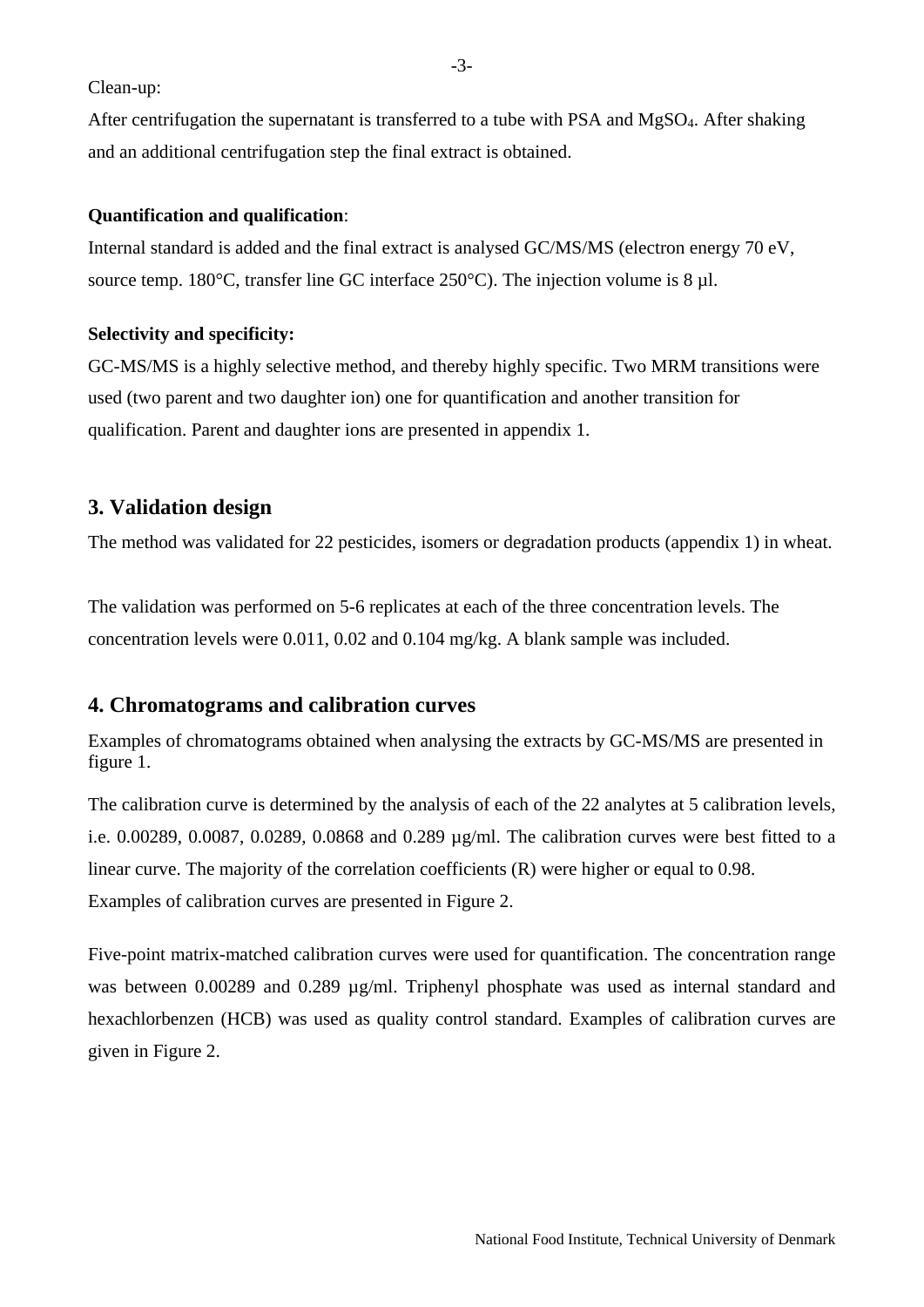

**Figure 1:** Examples of chromatograms for cyproconazole and flufenacet obtained when analysing extract of wheat spiked with 0.104 mg/kg.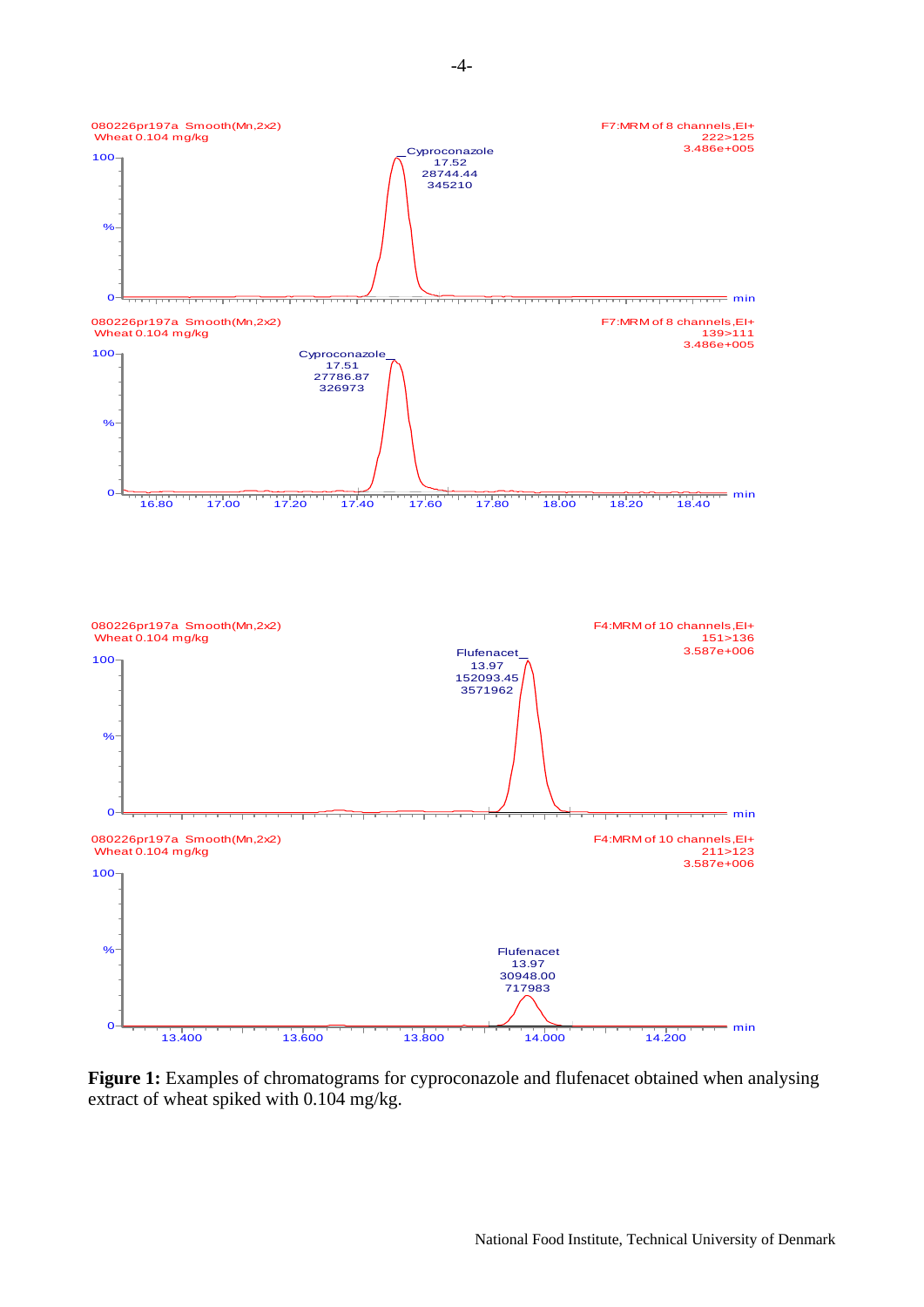<span id="page-4-0"></span>

**Figure 2.** Examples of calibration curves for cyproconazole and flufenacet (concentrations from 0.00289-0.289 µg/ml)

# **5. Validation parameters**

#### **Precision – Repeatability**

Repeatability was calculated for all pesticides and degradation products on all three spiking levels.

Repeatability is given as the relative standard deviation on the result from two or more analysis at the same sample, done by the same technician, on the same instrument and within a short period of time. Repeatability in this validation was calculated from the 5-6 replicate determinations.

-5-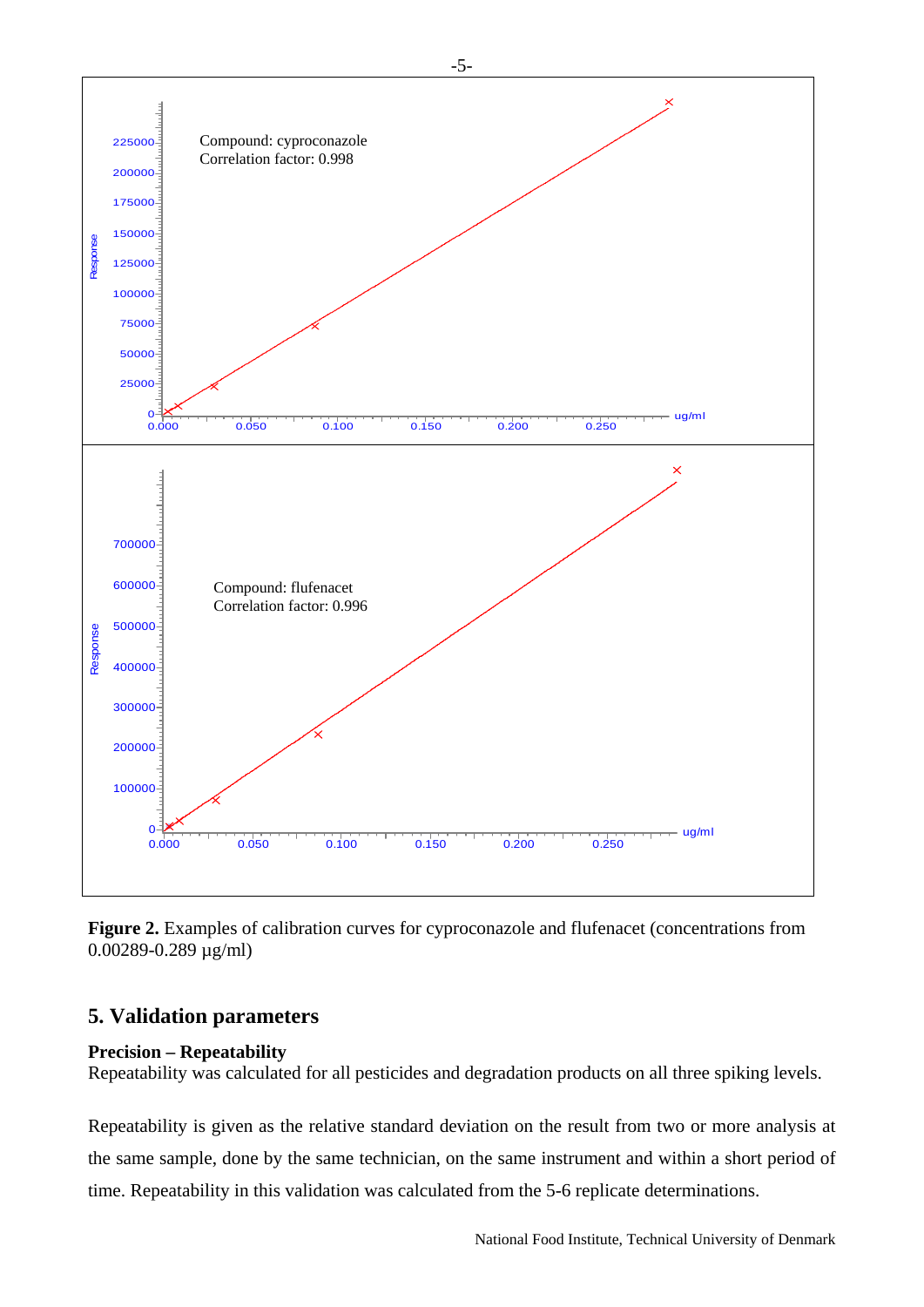<span id="page-5-0"></span>Repeatability were calculated as given in ISO 5725-2<sup>3</sup>.

Appendix 2 shows the relative repeatability for the validated pesticides, isomers and degradation products.

#### **Accuracy – Recovery**

The accuracy was determined by recovery, samples were spiked at three concentration levels. In appendix 2 recovery, repeatability and limit of quantification (LOQ) are given for the validated pesticides, isomers and degradation products. For most of the analytes the recovery from wheat were in the range of 75-110% for all three concentration levels (0.011 mg/kg, 0.02 mg/kg and 0.104 mg/kg). Recoveries may be seen in appendix 2.

#### **Robustness**

The QuEChERS method has earlier by Anastassiades et al. 20031 in connection with the development of the method been shown to be robust.

#### **Limit of quantification, LOQ**

Quantification limits (LOQ) are calculated from the results at the lowest accepted spike level, as 6 times the standard deviation (absolute recovery). The quantification limits are given in appendix 2.

### **6. Criteria for the acceptance of validation results**

For the pesticides to be accepted as validated the following criteria for precision and trueness must to be fulfilled:

1. The relative standard deviation of the repeatability must be less than or equal to the standard deviation proposed by Horwitz<sup>4</sup>.

2. The average relative recovery must be between 70 and  $110\%$ <sup>5</sup>.

If the above mentioned criteria have been meet, the detection limits have been calculated.

# **7. Results and discussion**

The multi-residue method has been tested for 24 pesticides, isomers and degradation products in wheat.

The relative repeatability  $(RSD<sub>r</sub>)$  varied between 2 to 30 %, however most of the values were around 7-14%.

For the majority of the pesticides the recovery was in the range of 75-100% at all three concentration levels.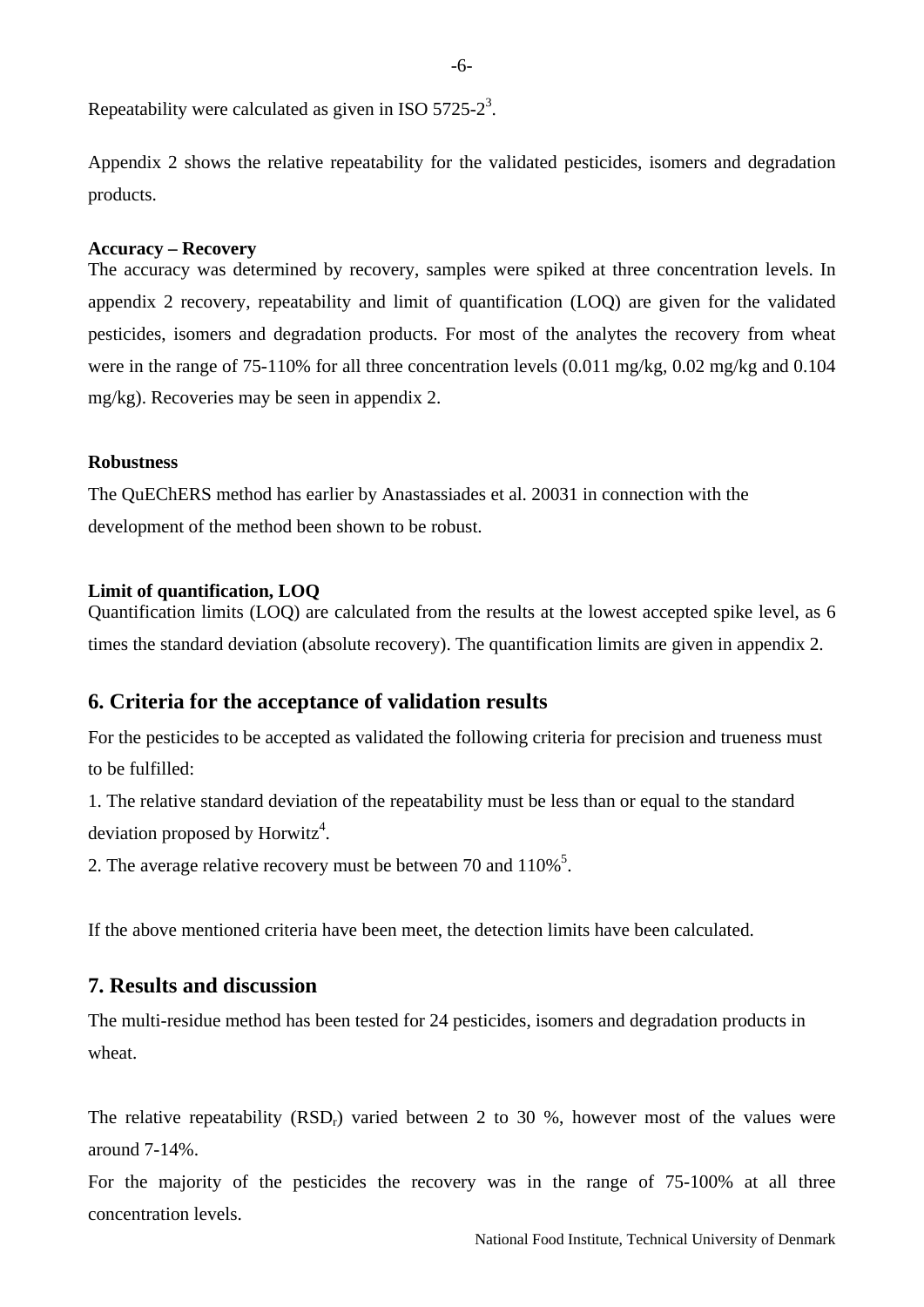<span id="page-6-0"></span>The criteria for acceptance were met for 16 out of 24 pesticides, isomers and degradation products (listed in Table 1). For the triazoles pesticides the LOQs ranged from 0.009 mg/kg to 0.022 mg/kg with a median at 0.013 mg/kg and for the other group of pesticides from the LOQs ranged from 0.010 mg/kg to 0.098 mg/kg with a median at 0.024 mg/kg. The lowest calibration level (LCL) was 0.00289 µg/ml corresponding to LOD at 0.006 mg/kg. However most of the LOQs are above 0.010 mg/kg.

The pesticides, isomers and degradation product which has been validated presented in table 1 are divided in to two groups, one for the compounds for which the acceptance criteria could be meet (Accepted) and those which could not meet the acceptance criteria (Not accepted).

The results for the different pesticides which were accepted are listed in Appendix 1.

| <b>Table 1</b> : Compounds vandated and not accepted as vandated for wheat. |                   |               |  |  |  |  |  |  |  |
|-----------------------------------------------------------------------------|-------------------|---------------|--|--|--|--|--|--|--|
| Wheat                                                                       |                   |               |  |  |  |  |  |  |  |
| Accepted (14 compounds)                                                     |                   |               |  |  |  |  |  |  |  |
| Cyproconazole                                                               | Flusilazole       | Trifluralin   |  |  |  |  |  |  |  |
| Cyprodinil                                                                  | <b>Flutriafol</b> | Triticonazole |  |  |  |  |  |  |  |
| Difenoconazole                                                              | Hexaconazole      |               |  |  |  |  |  |  |  |
| Fenbuconazole                                                               | Metribuzin        |               |  |  |  |  |  |  |  |
| Flufenacet                                                                  | Propanil          |               |  |  |  |  |  |  |  |
| Fluquinconazole                                                             | Triadimefon       |               |  |  |  |  |  |  |  |
| Not accepted (8 compounds)                                                  |                   |               |  |  |  |  |  |  |  |
| Chlorpropham                                                                | Fenpropimorph     | Prosulfocarb  |  |  |  |  |  |  |  |
| Dicofol                                                                     | Lindane           | Tolclofos     |  |  |  |  |  |  |  |
| Fenpropidin                                                                 | Metconazole       |               |  |  |  |  |  |  |  |

**Table 1**: Compounds validated and not accepted as validated and not accepted as validated as validated as validated as validated and accepted as validated as validated as validated as validated as validated as validated a

The QuEChERS method has in connection with the development been shown to be rugged<sup>1</sup>.

# **8. Conclusions**

In conclusion 14 of 22 pesticides, isomers and degradation products were validated for the QuEChERS method using GC-MS/MS for the analysis.

# **9. References**

**1** <http://www.quechers.com/>or Anastassiades et al., J. AOAC Int., vol. 86, no. 2, p. 412, 2003

**2** The Composition of Foods – fourth edition by Erling Saxholt, Gyldendals, 1996.

**3** ISO 5725-2:1994. Accuracy (trueness and precision) of measurement methods and results – Part

2. Basic method for the determination of repeatability and reproducibility of standard measurement method. First edition. December 1994.

**4** W. Horwitz, Anal. Chem., 1982; 54, 67A.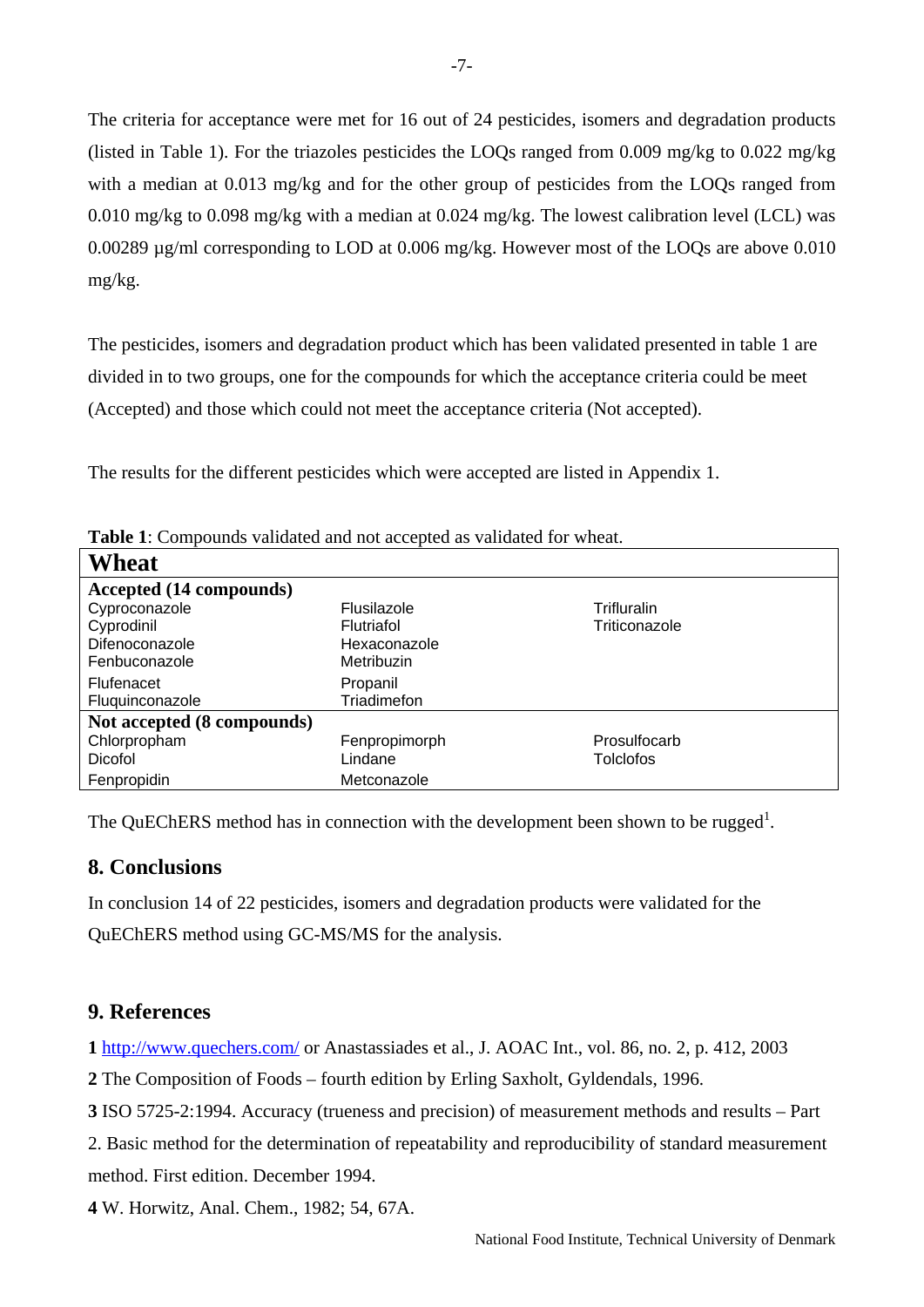**5** Method Validation and Quality Control Procedures for Pesticide Residue Analysis in Food and Feed, Document No SANCO/2007/3131, 31/October/2007, European Commission, Brussels, 2007.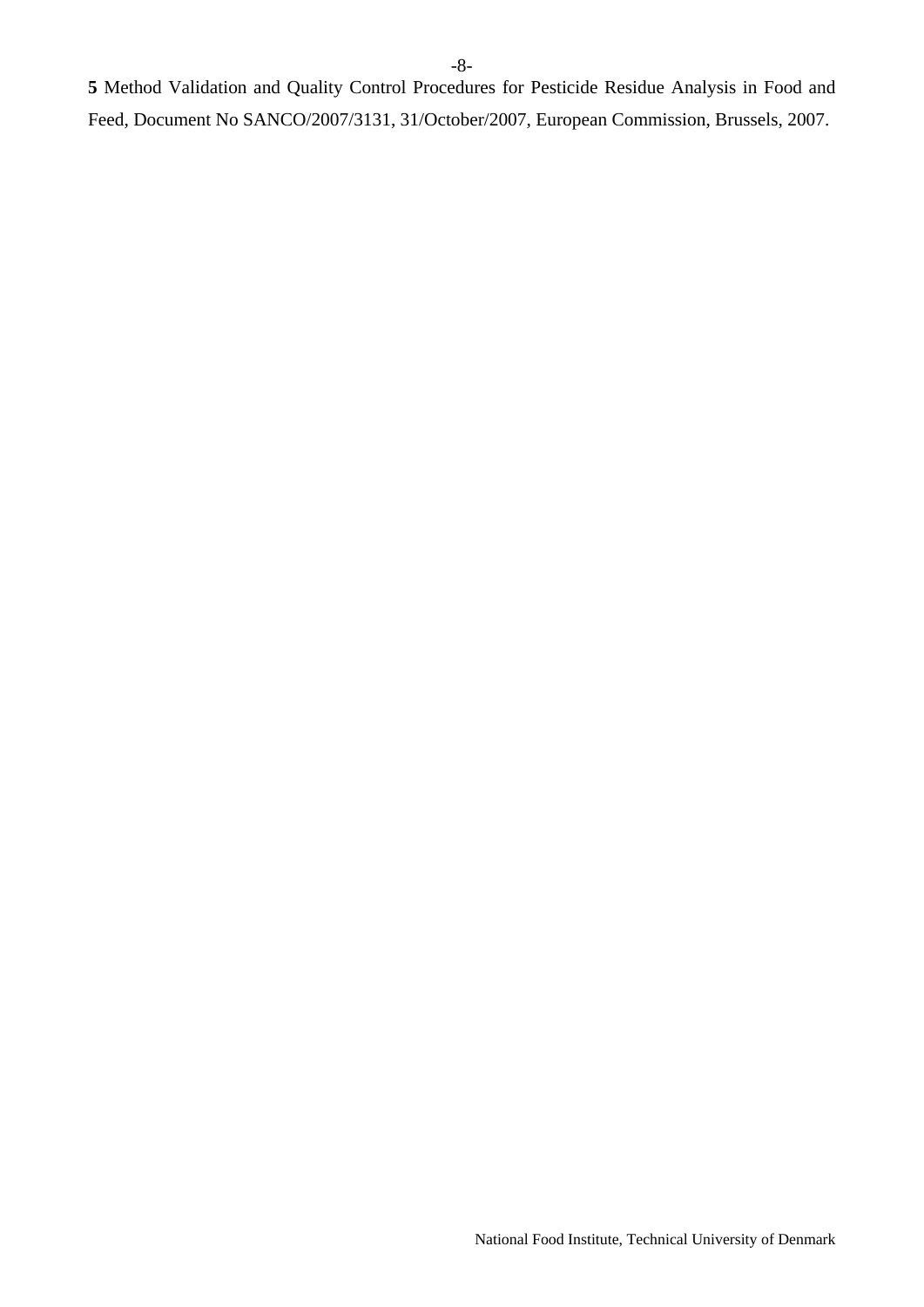<span id="page-8-0"></span>

|                | <b>Pesticide/metabolite</b> | <b>Parent 1</b> | Fragment | <b>Collision</b><br>energy 1 | intensity | <b>Parent 2</b> | Fragment<br>$\overline{2}$ | <b>Collision</b><br>energy 2 | intensity |
|----------------|-----------------------------|-----------------|----------|------------------------------|-----------|-----------------|----------------------------|------------------------------|-----------|
| 1              | chlorpropham                | 213             | 171      | 5                            | 16200000  | 171             | 127                        | 5                            | 10500000  |
| $\overline{2}$ | Cyproconazole               | 222             | 125      | 15                           | 3140000   | 139             | 111                        | 15                           | 2030000   |
| 3              | Cyprodinil                  | 226             | 225      | 15                           | 2220000   | 223             | 208                        | 15                           | 512000    |
| 4              | <b>Dicofol</b>              | 139             | 111      | 5                            | 787000    | 251             | 139                        | 5                            | 1010000   |
| 5              | Dicofol-degrad.             | 139             | 111      | 10                           | 20500000  | 250             | 139                        | 10                           | 9100000   |
| 6              | Difenoconazole-1            | 323             | 265      | 15                           | 6520000   | 325             | 267                        | 15                           | 3980000   |
| 7              | Difenoconazole-2            | 323             | 265      | 15                           | 5790000   | 325             | 267                        | 15                           | 4020000   |
| 8              | Fenbuconazole               | 198             | 129      | 10                           | 5260000   | 129             | 102                        | 15                           | 2090000   |
| 9              | Fenpropidin                 | 98              | 70       | 10                           | 10700000  | 99              | 71                         | 10                           | 442000    |
| 10             | Fenpropimorph               | 303             | 128      | 5                            | 3160000   | 117             | 115                        | 10                           | 739000    |
| 11             | Flufenacet                  | 151             | 136      | 10                           | 15100000  | 211             | 123                        | 10                           | 3240000   |
| 12             | Fluquinconazole             | 340             | 298      | 15                           | 9390000   | 339             | 298                        | 15                           | 8860000   |
| 13             | Flusilazole                 | 314             | 233      | 20                           | 2360000   | 206             | 137                        | 20                           | 1380000   |
| 14             | Flutriafol                  | 123             | 95       | 10                           | 4500000   | 219             | 123                        | 15                           | 3610000   |
| 15             | Hexaconazole                | 231             | 175      | 10                           | 807000    | 214             | 172                        | 15                           | 692000    |
| 16             | Lindane                     | 217             | 181      | 10                           | 5630000   | 219             | 183                        | 10                           | 5540000   |
| 17             | Metconazole                 | 125             | 89       | 10                           | 743000    | 127             | 89                         | 10                           | 234000    |
| 18             | Metribuzin                  | 198             | 82       | 15                           | 899000    | 214             | 198                        | 5                            | 176000    |
| 19             | Propanil                    | 217             | 161      | 5                            | 3080000   | 161             | 99                         | 20                           | 2320000   |
| 20             | Prosulfocarb                | 251             | 128      | 5                            | 5060000   | 128             | 86                         | 5                            | 1990000   |
| 21             | Tolclofos-methyl            | 265             | 250      | 15                           | 14300000  | 267             | 252                        | 10                           | 5550000   |
| 22             | Triadimefon                 | 208             | 181      | 5                            | 4190000   | 181             | 111                        | 10                           | 624000    |
| 23             | Trifluralin                 | 264             | 206      | 5                            | 8850000   | 290             | 248                        | 10                           | 4430000   |
| 24             | Triticonazole               | 235             | 182      | 15                           | 1010000   | 217             | 167                        | 15                           | 529000    |
| IS             | <b>TPP</b>                  | 325             | 169      | 10                           | 7480000   | 326             | 233                        | 10                           | 6820000   |

**Appendix 1. MRM transitions for the pesticides sought validated.**